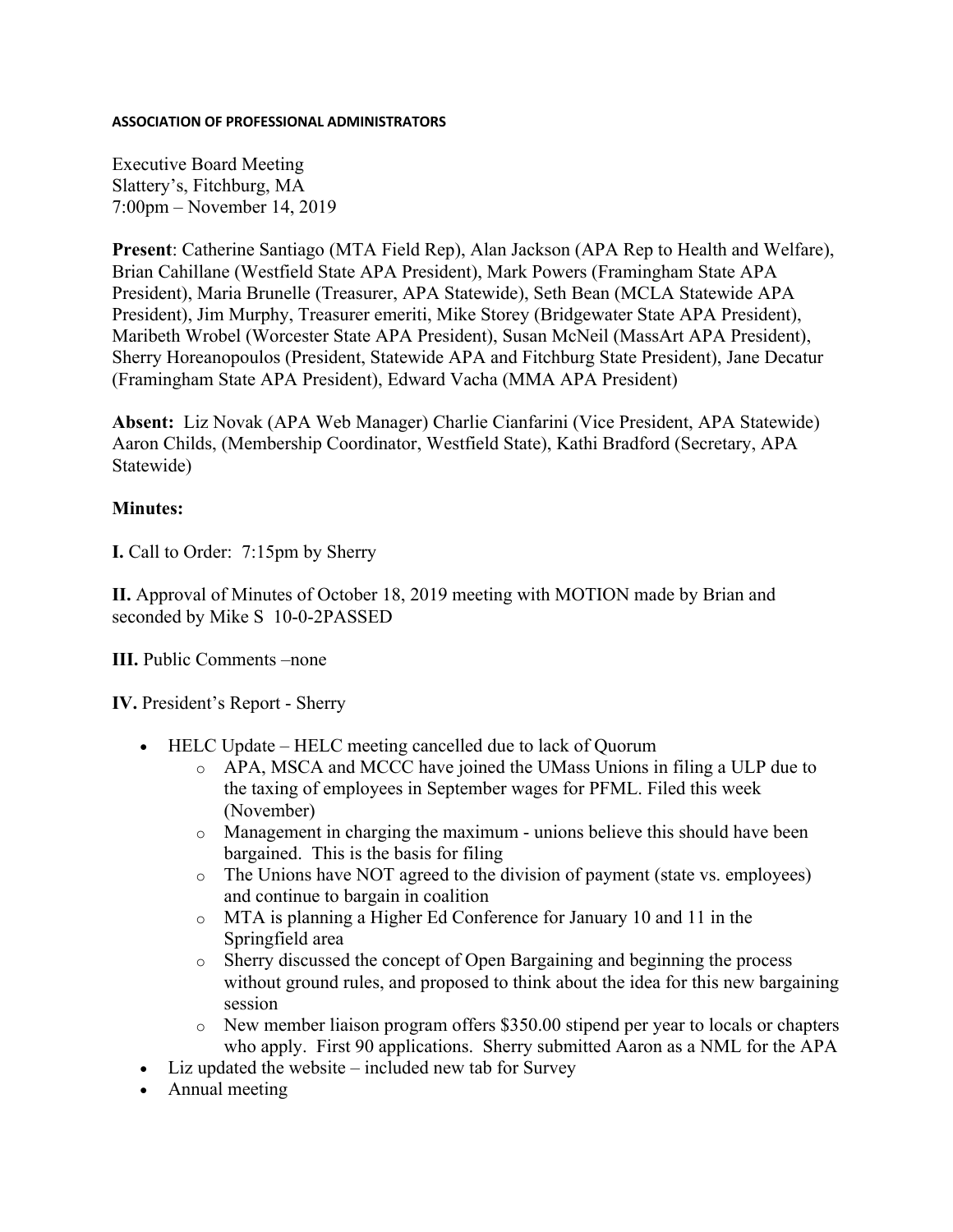- o On November 15, the Board Meeting will be held in the Hammond Building, Rm G11 from 10:00 - 12:00. Breakfast included. The Annual Meeting and Lunch to be hosted in the Hammond 1st Floor lounge.
- Contract updates/issues Release Survey Same 5 questions.
- December meeting at the Publick House in Sturbridge Dec 13 confirmed, 9:00am start (chapter presidents, grievance officers and membership)
	- o Operations Manual -- New idea, why not sit down and finish the manual at the Holiday meeting in December. Kathi will provide the framework and we will make it happen!

**V.** Treasurer's Report – Maria

- Payroll due on Tuesday, November 19, 2019 by 12:00pm to Maria.
- Maria provided the October reports
- Auditors will come to the Annual meeting in November.

**MOTION TO** approve Treasurer's Report by Brian, 2nd by Susan 10-0-0 PASSED

**VI.** Membership and Data – Aaron will report at the Annual meeting

**VII.** Website – Liz

- Please send bylaws.
- REQUEST LIZ to upload self-employee narrative form on website for member use.

**VIII.** Health and Welfare Report – AJ

- Investments doing well despite volatility of the Market
- Delta is not counting costs of cleaning and xrays as part of the deductible may be a factor in future renewals
- AJ will complete his tenure on Health and Welfare on June 30. We will need a H&W rep for the APA when his term is done.
- Need to get all the Unions on the same stable costs and contributions ask for more from the state.
- Brian asked if there is data on customer satisfaction?

**IX.** Committee Reports

- Budget Mike S
- Employee Relations working group Mark
	- o Vincent Pedone emailed indicating he has six reps from HR side of things.
	- o Sherry and Mark will meet with Vincent and Jessica Murdoch at Fitchburg State to schedule the meetings
- Professional Development Edward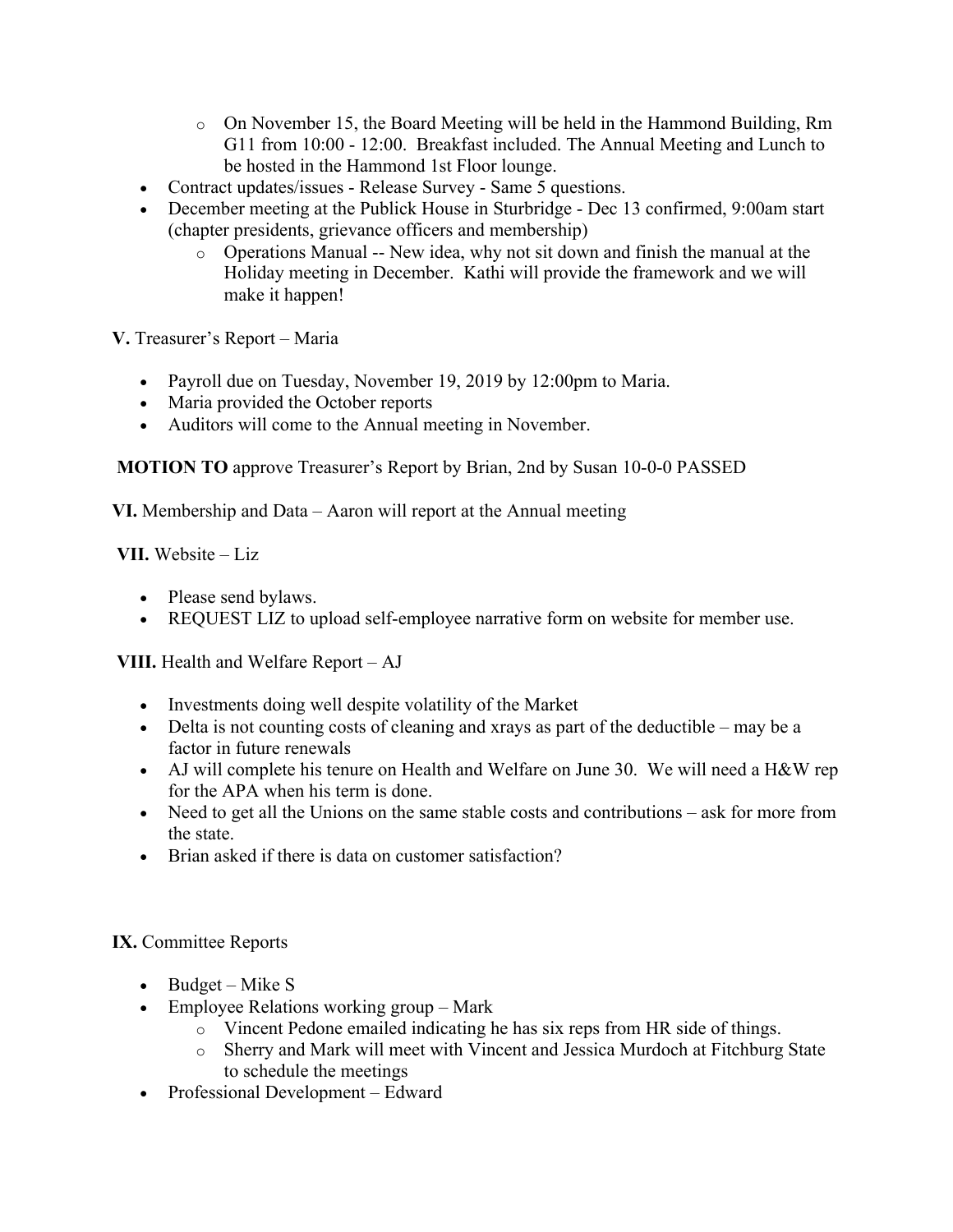• Negotiations - Please see list at the bottom of the minutes.

## **X.** Old/New Business

- FAQ of the Month for the Website Vacation time
- ERC will begin meeting shortly. Mark and Sherry to meet to discuss this with Vincent Pedone and Jessica Murdoch
- Mike shared some feedback that he collected from his board re: negotiations, etc. for our review.
- Discussion about lack of focus on the evaluation process. Appears not to be as "important" as it was in the past. Also, some supervisors are not checking the member's job description during the review.
- Mass pay equity review being done by the Mass Pay Equity Act. Not looking at descriptions but, pay only.

### **XI.** Announcements

## **XII.** Adjournment

Brian made the motion – Susan seconded- 10-0-0

Next Meeting on December 13 at Publick House in Sturbridge – 9:00am

# **MEETING SCHEDULE AND LOCATIONS 2020**

1/17 - EAW 2/21 - Auburn (9:30 am-1:30 pm) 3/20 - EAW 4/17 - Auburn (9:30 am-1:30 pm) MAY – MTA ANNUAL (and/or 5/15) 6/19 - MMA

# **NEGOTIATIONS LIST**

- Athletic Trainer appendix
- Evaluation process clarification needs improvement does not mean a PIP, loss of job or other punitive issue.
- Job description changes
- Salary equity section contradictions and result of Westfield's arbitration
- Amount of time for Grievance filing  $-10$  days is too short.
- Years to be on "probation" is too long
- Salary ranges
- Police portion of the appendix. Need consistency in contract and practice.